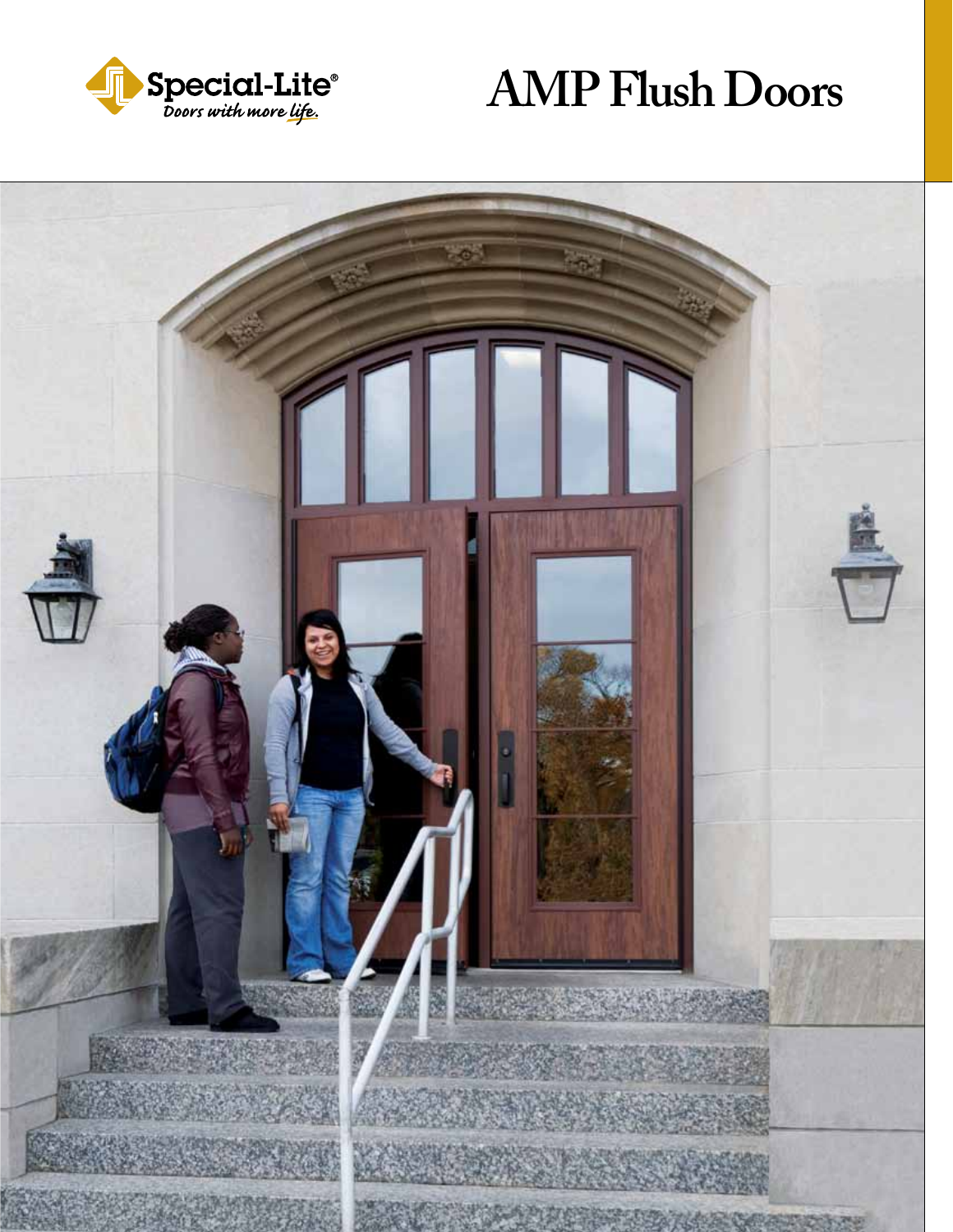# **Traditional looks with thoroughly modern performance**

**S**<br>pecial-Lite® SL-18 Colonial, SL-18S Smooth Colonial and SL-19 Wood Grain Doc<br>combine traditional styling with the advantages of modern engineering and materials pecial-Lite® SL-18 Colonial, SL-18S Smooth Colonial and SL-19 Wood Grain Doors to deliver high performance and long life. They feature a remarkable acrylic modified polyester (AMP) face sheet material that offers the attractive appearance of wood, without the disadvantages of real wood. They're durable enough for even high traffic entrances in educational, religious, retail and municipal facilities that call for the classic appearance of a wood door.

Unlike wood doors, Special-Lite AMP Doors can't warp, split, peel or rot. The AMP surface offers a degree of resistance to stains, scuffs and impacts that would easily damage wood. It's also resistant to the elements and corrosive environments—even coastal salt spray and offers excellent cleanability. Whether for new construction or historic preservation projects, an investment in AMP colonial or wood grain doors will pay dividends in attractiveness and durability for years to come.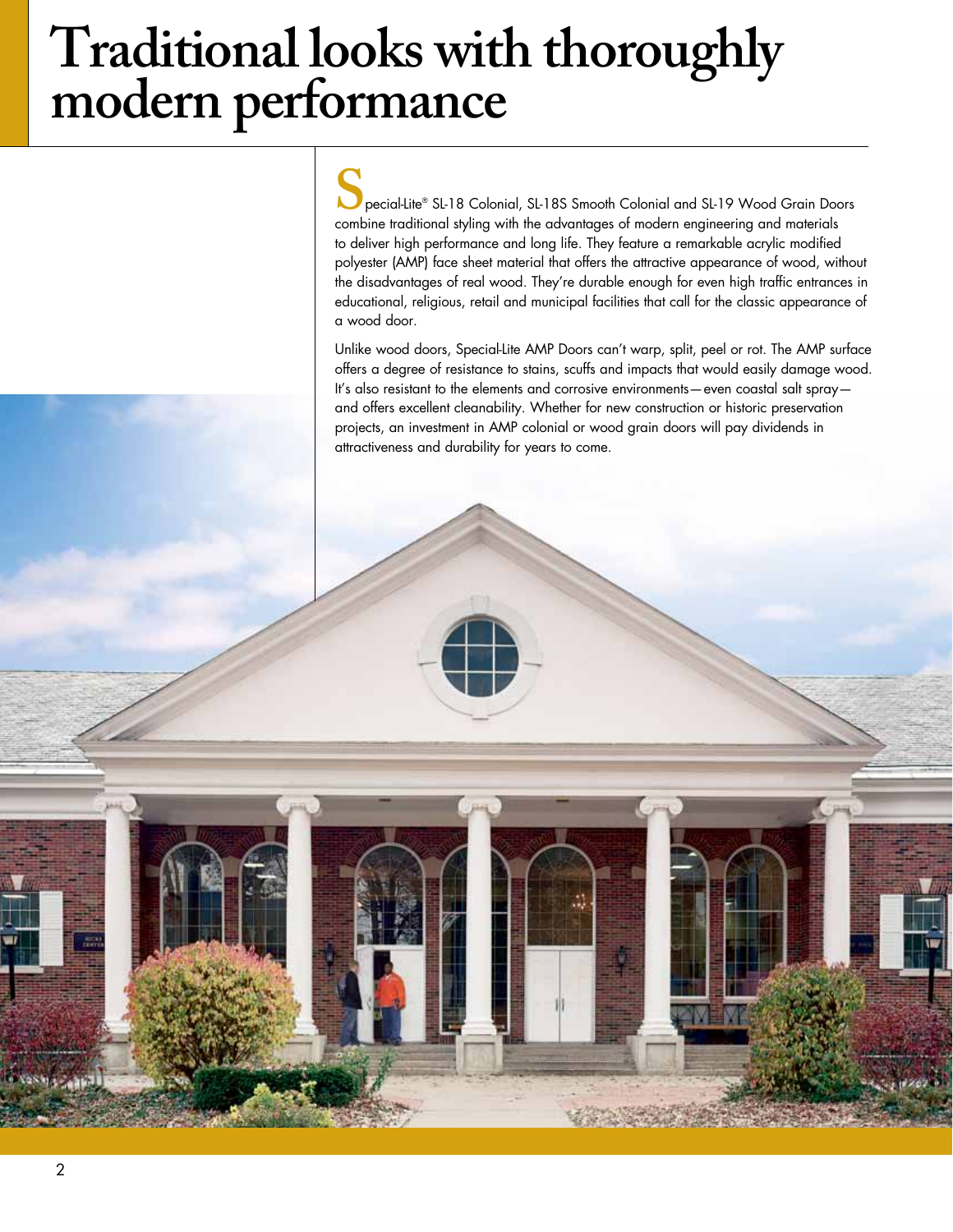

#### **SL-18 and SL-18S AMP Colonial Doors**

The SL-18 AMP Colonial Door and SL-18S Smooth AMP Colonial Door are classic 6-panel style doors designed to meet the aesthetic considerations of Georgian and Colonial style architecture. The SL-18 has the appearance of a traditional colonial style wood door, right down to the realistic oak grain detail. The SL-18S has a smooth surfaced sheet rather than wood grain. Both models provide the durability, long-life and low maintenance advantages of a Special-Lite Flush Door. Choose from a variety of vision lite options, with or without muntins, to satisfy any architectural requirement.

#### **SL-19 AMP Wood Grain Door**

The SL-19 AMP Wood Grain Door projects the rich, warm appearance of a traditional flush wood door, while providing the long-life and low maintenance performance of a Special-Lite AMP Flush Door. It can be specified with custom vision lites to create just the functionality and style desired.

#### **SL-22 Fire-Rated AMP-Clad Door**

Special-Lite offers the SL-22 Fire-Rated AMP-Clad Door, which is the perfect complement to our AMP Doors for interior applications that require a 90-minute fire door. Tested in accordance with UBC 7-2, NFPA 225, and UL 10C requirements for interior applications, the SL-22 has passed the 11 ⁄2 hour positive pressure test, hose stream test, and 250°F (121°C) temperature rise test to achieve Warnock Hersey listing for fire-rating applications in the United States.

#### **Why a heavier, more rigid door isn't a more durable door**

**Conventional wisdom says that a heavier, more**<br>
rigid door is a stronger door. We say that employing sound engineering principles results in a lighter door that's actually a better door.

Heavy, rigid doors subjected to severe use and abuse place high loads on hardware and framing. Installing heavier hardware isn't the solution, though, because it simply increases the weight of the door, stressing hardware and framing all the more. The result is eventual entrance failure.

In contrast to the Heavier is Better philosophy, we make Special-Lite Doors as light as possible. We give them a high degree of flexibility and fatigue endurance to absorb the forces involved and prevent structural degradation over time. Less door mass not only means reduced wear and tear on hardware and framing for longer entrance system life, but reduced opening effort, as well. But don't confuse lightweight with light-duty. All Special-Lite Doors are heavy-duty doors, and should only be compared to other heavyduty doors.

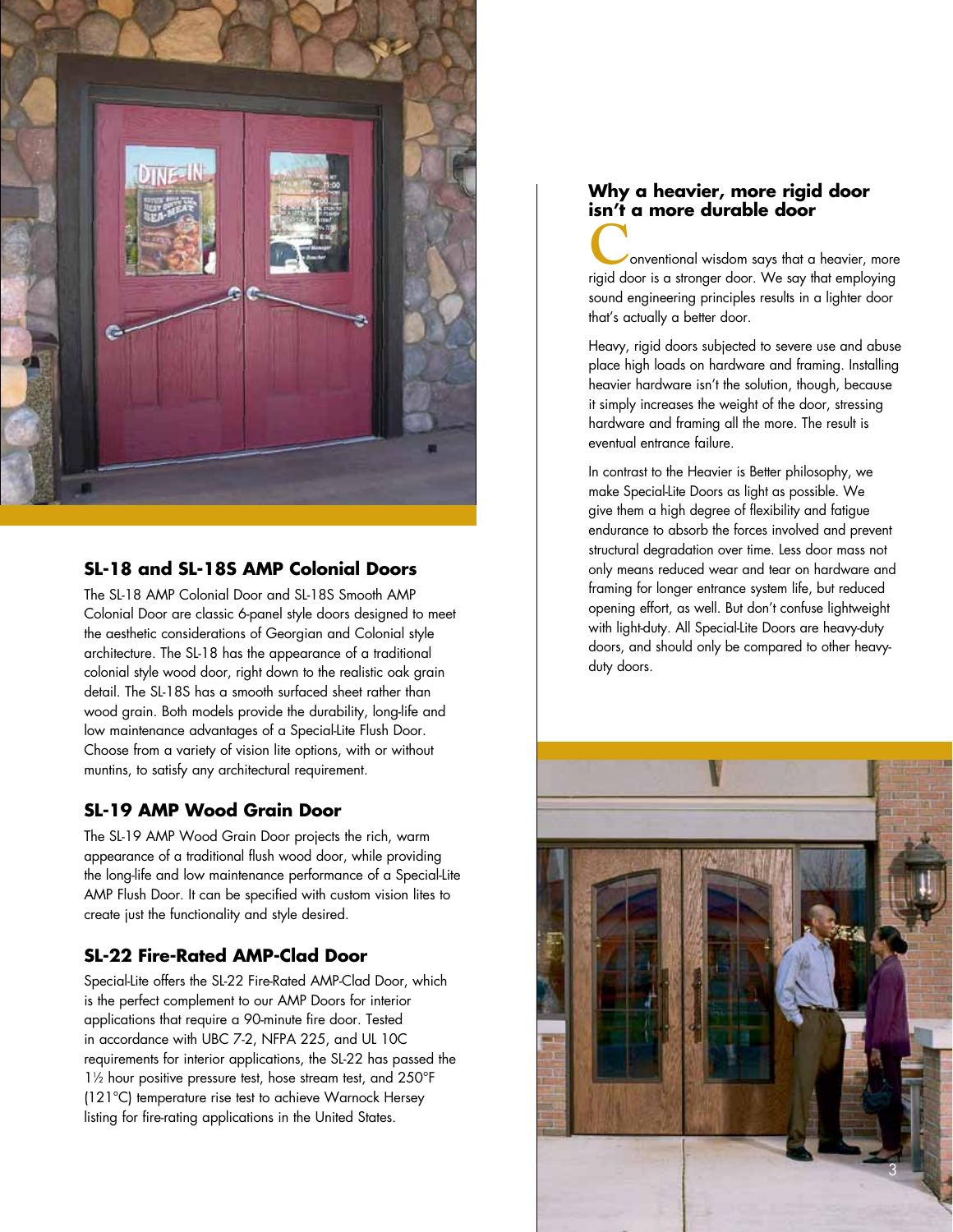# **Better materials and designs for better doors**

**A**ll Special-Lite AMP face sheets are .120" thick for durability. Face sheets are<br>rabbeted and secured on all four sides by full-length integral reglets on the edges of the stiles and rails to form a truly flush door. Securing the face sheet continuously on four sides without troublesome screw-applied capping is only possible with mitered corner joinery. Of course, it's definitely more difficult to manufacture doors this way, so other door makers don't do it. But the fact that it results in a much more durable door is all the reason we need.

Our stiles and rails are extruded 6063-T6 aluminum alloy, sized and configured for maximum strength without unnecessary, non-functional bulk. All anodized finishes are Class I (.7 mil) to ensure long-lasting beauty with only routine cleaning using mild soap and water.

We join stiles and rails with mitered corners secured by angle blocks and %" diameter full-width galvanized steel tie rods. The tie rods run through integral splines in the top and bottom rails, effectively making the tie rod a part of the rail. This method of construction provides the necessary flexibility to withstand abuses that would cause a mechanicallyjoined or welded corner to fail.

Standard and optional internal reinforcements provide secure attachment for the exact hardware specified. We can supply doors with hardware installed, or reinforced and prepped for field installation of hardware.

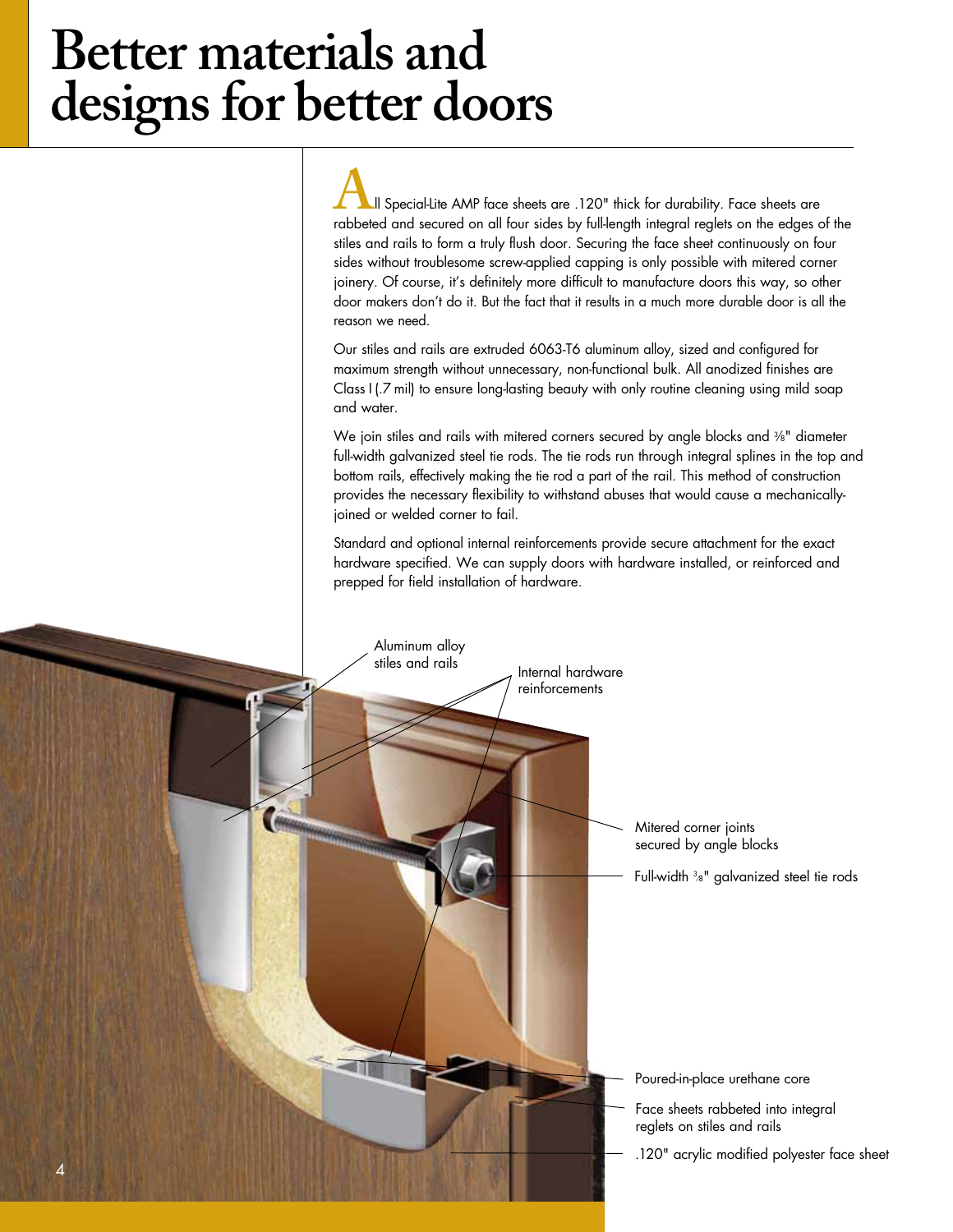

## **At the core of our door's strength is our door's core**

**T**he poured-in-place urethane core of our AMP doors is not just a passive filler—it's a functional component that contributes significantly to the durability of Special-Lite Doors. After the door has been completely assembled, the core material is injected using our proprietary foam injection technology, ensuring a complete fill with a minimum five pounds per cubic foot density. This strong, lightweight, structural urethane foam bonds firmly to the rails, stiles, reinforcements and face sheets to transform the door into a solid, completely sealed unit with incredible impact resistance and flexural strength. Our urethane foam won't absorb or be damaged by water, and provides thermal insulation superior to hollow metal doors.



Adjustable Bottom Brush compensates for out-of-position or settling floors

#### **Options for better weather sealing, energy efficiency**

**OU**ut-of-position and settling floors are common<br>problems that create gaps under exterior doors. Even the smallest gaps can compromise HVAC system efficiency, wasting energy and money. Our new concealed Adjustable Bottom Brush closes the gap by creating a weather-tight seal with any style threshold. The Adjustable Bottom Brush is available for all Special-Lite Doors, either installed in new doors or as an easy-to-install retrofit kit.

To ensure weather sealing on pairs of doors, we also offer a radius stile profile with an integral adjustable astragal on the active leaf.

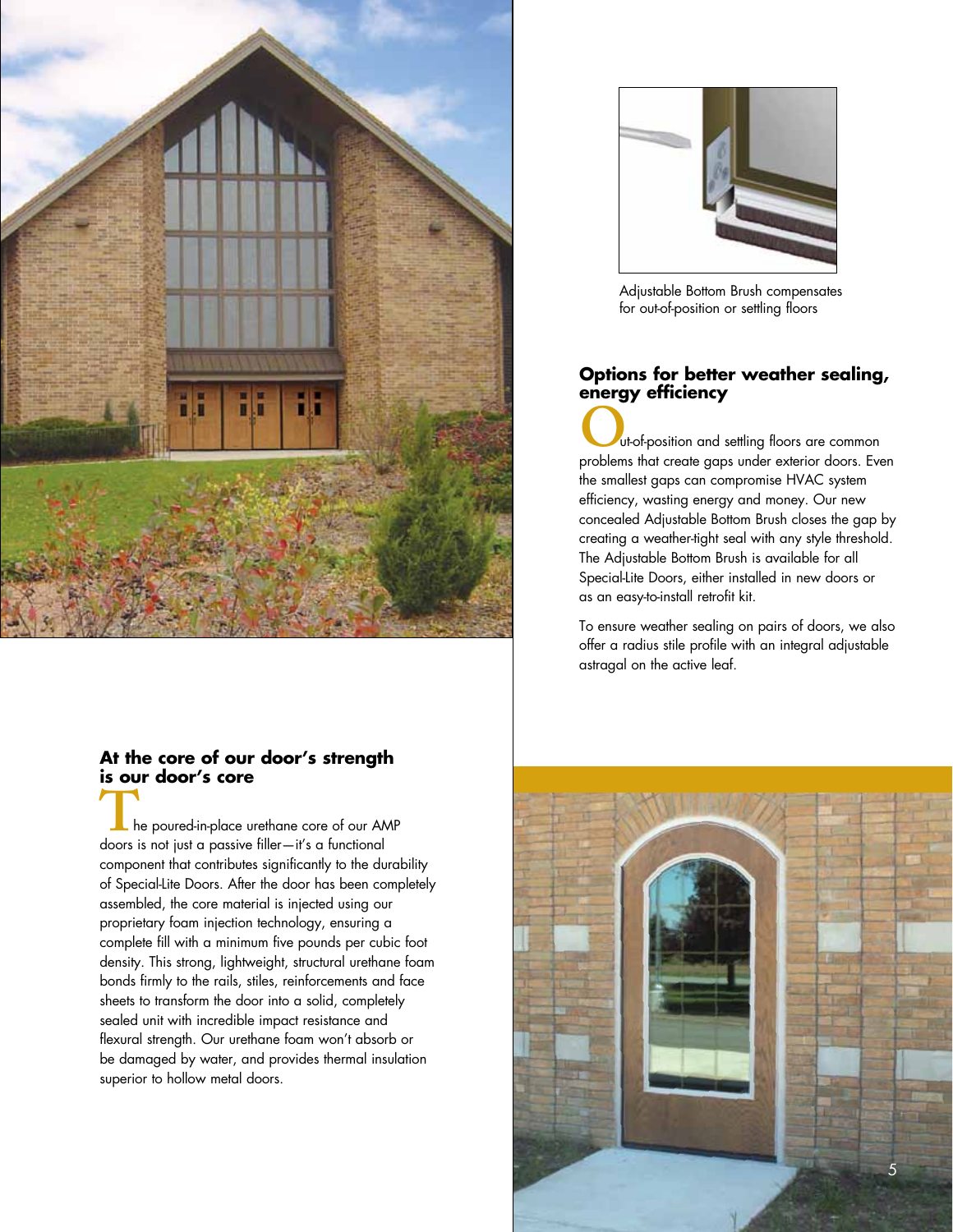# **Finish off your design vision with these finishing touches**

**E a**very door and frame we make is a custom solution, made to order. We can<br>provide submittal drawings or computer-generated design renderings to help with the specification and design process. Unique configurations such as arched doors and transoms, odd sizes, unequal pairs, or custom lites are no problem for our experienced craftsmen. We can make SL-18 and SL-19 AMP doors as large as 48" wide x 96" high, and SL-18S AMP doors as large as 42" wide x 88" high. We can fabricate panels with matching face sheet materials, allowing you to design fully coordinated entrances.

You can achieve the rich look of real stained wood for the SL-18 and SL-19 with our selection of six natural wood stain colors. Polymer sealers protect the natural wood stain finishes against UV damage and enhance cleanability. We can even add vertical "seams" to the SL-19 to give the door a planked look for a more rustic aesthetic Painted AMP face sheets can be specified to match any of our available Kynar 500<sup>®</sup> low luster satin finish colors, or to match our standard FRP colors. We can also handle any custom color request. Anodized aluminum finishes can be specified in our standard clear, dark bronze, and black, or optional champagne, light bronze, and medium bronze colors to complement our face sheet color choices, or we can provide an exact Kynar paint match for our wood stain colors. The same finish choices are available in our framing and panel products for a perfectly color-matched entrance.

Kynar 500® is a registered trademark of Arkema, Inc.

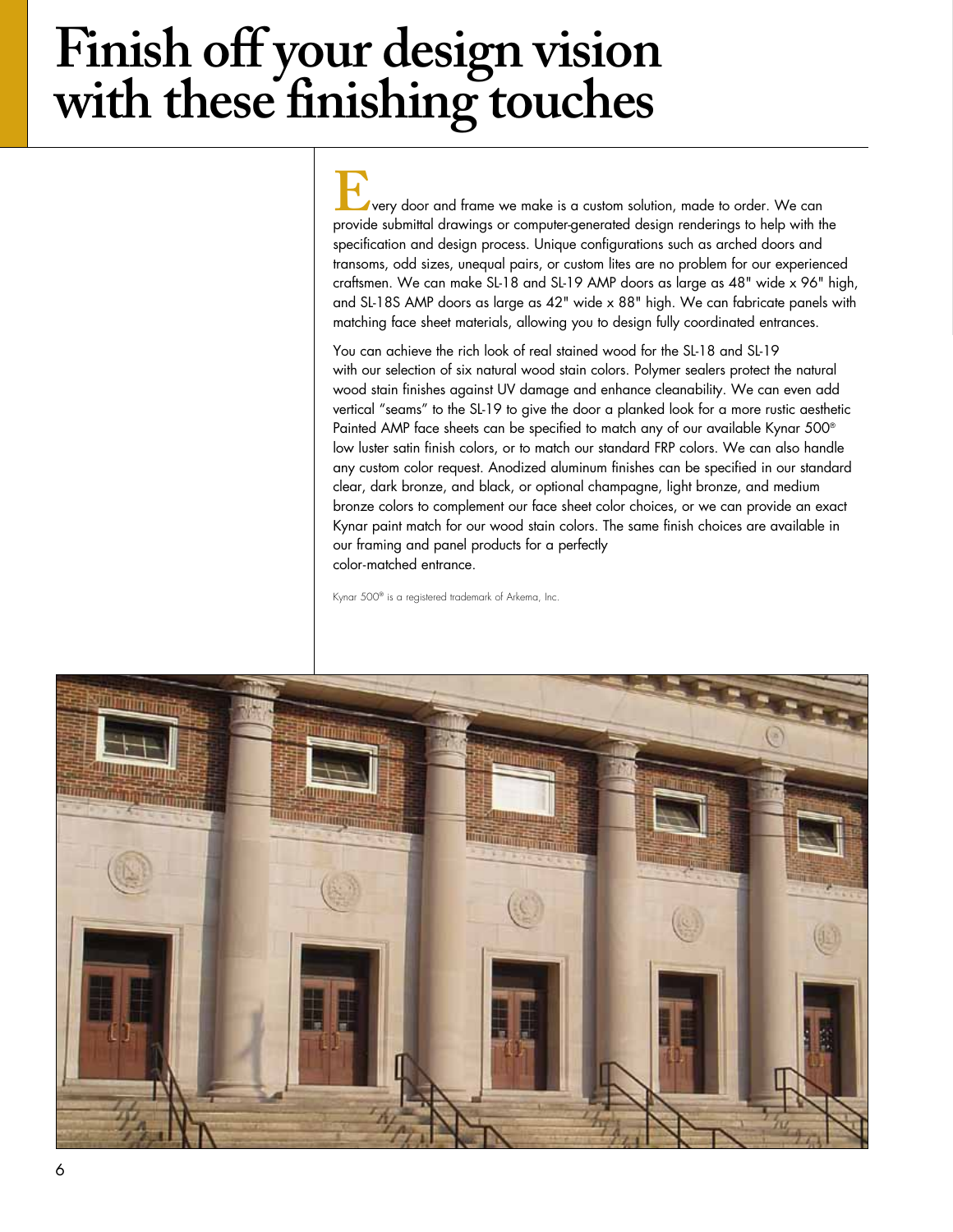

#### **Vision Lites**

Special-Lite Vision Lites may be specified with 1 ⁄4" or 1" glazing. Consult factory for other options. We can supply vision lites in custom sizes, shapes, and colors to suit your specific requirements. Any or all of the six panels in our colonial doors can be replaced with vision lites. Aluminum surface-applied muntins are available in ½" and 1¼" widths. Insulated 1" glass units are also available with internal muntins.

Custom vision lites may be specified in any size or configuration, subject to the following guidelines:

- Consult the factory when total vision lite area exceeds 50% of the foam area.
- To avoid hardware conflicts, vision lites should be located at least 8" from the top, 12" from the bottom and 7" from the sides of the door.

Glass can be factory installed or installed in the field. Rectangular vision lites are furnished with aluminum glass stops. Curved lites are typically glazed with black EPDM gasket, but may be available with aluminum glass stops. Consult the factory for details.





#### **Simplify field installation with factory-applied hardware**

Special-Lite will apply hardware at no additional charge beyond hardware prep charges. Factory-installed hardware not only fits better, but the installation is warranted not to come loose under normal usage for a full 10 years. If you prefer, we can simply prep for field installation of hardware. We can supply thresholds shipped loose for field installation. All doors are shipped in special flotation cartons to protect any installed hardware. Our AMP Flush Doors are available factory prepped for factory or field installation of low-profile proximity card readers\* inside the door to provide discreet access control. Surface-applied door closers and surface-applied sweeps must be installed in the field.

\*HID Thinline® II reader. Compatibility of other readers requires review by Special-Lite engineering.